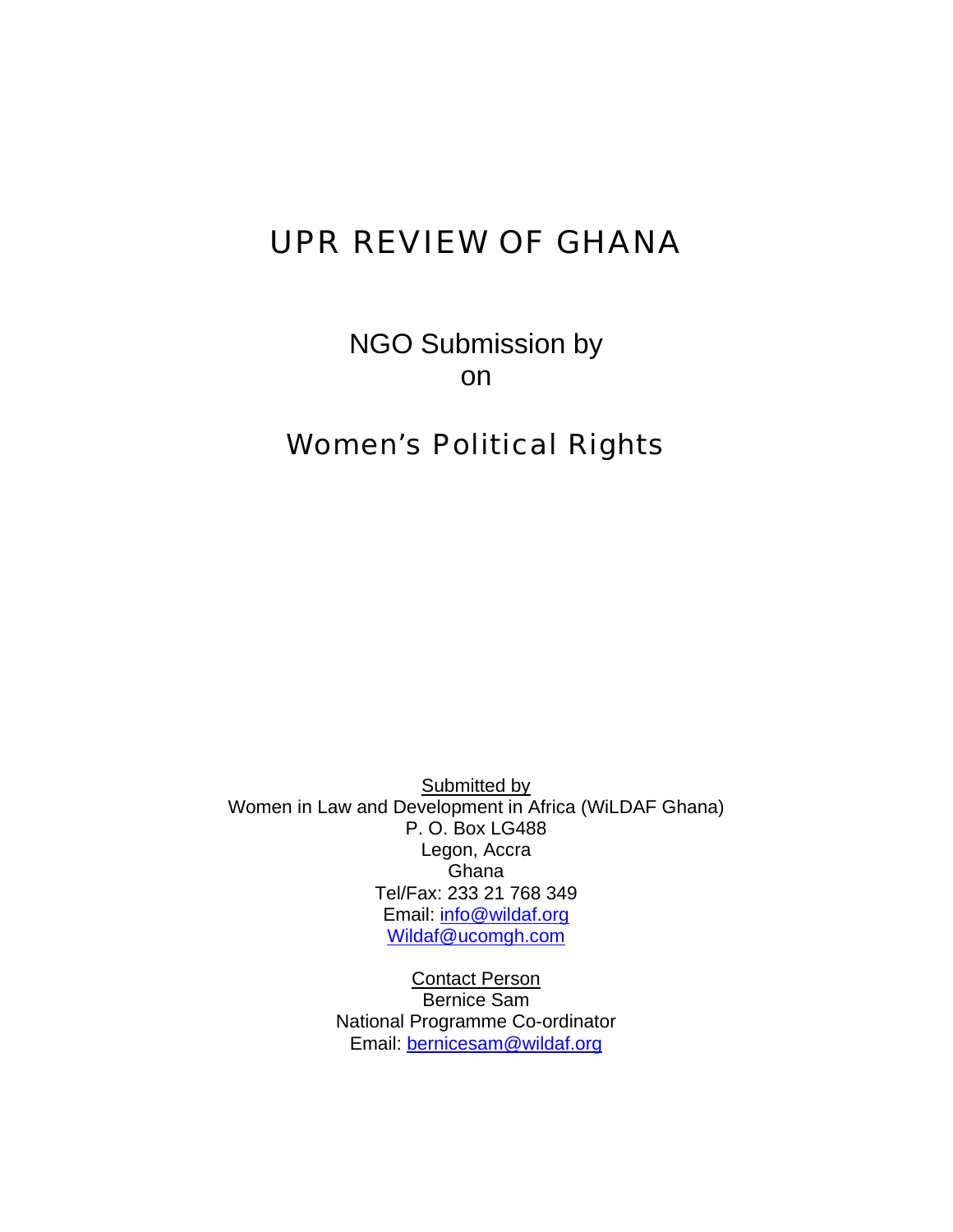# **Women's Participation in Politics**

# **1.` Introduction**

Ghana attained independence from Britain on March 6, 1957, and became a republic on July 1, 1960. Since then, Ghana's political history has been checkered, with periods of democratic rule interspersed by periods of military rule.<sup>1</sup> From 1993 to date, Ghana has been under a democratic government.<sup>2</sup> Like many military regimes across Africa and elsewhere, Ghana has endured periods of massive violations of human rights. Civil, political, social and economic abuses were particularly abundant during the periods of authoritarian rule.<sup>3</sup> In recognition of such abuses, the 1992 Constitution includes provisions dedicated to fundamental human rights and freedoms. $4$  It also establishes very important state mechanisms for the promotion and protection of human rights, including the Commission on Human Rights and Administrative Justice and the National Commission on Civic Education.<sup>5</sup> It is generally accepted that protection of human rights since Ghana's return to constitutional rule in 1992 has been extraordinarily successful. This is seen as a departure from the military days when violations of human rights by the state and its agencies were common. $<sup>6</sup>$ </sup>

Throughout this difficult history, women suffered dramatically from abuses of their human rights. From independence, through the authoritarian regimes, and to the present constitutional dispensation, the women's human rights agenda has not attained the level of success achieved by other areas of human rights.

# **2. Commitments to Promoting Women's Participation n Politics**

#### UN Commitments

1

Ghana has ratified the Convention on the Elimination of All Forms of Discrimination against Women (CEDAW). Ghana has also endorsed the Beijing Declaration and Platform for Action as well as the Millennium Development Goals.

<sup>1</sup> Ghana has suffered five major *coup d'états* since independence, the last of which, in 1981, led to eleven years of rule under the Provisional National Defence Party (PNDC). 2

The 1992 Republican Constitution of Ghana is operational to date.

<sup>3</sup> African Peer Review Mechanism, *Country Review Report of the Republic of Ghana,* June 2005, 14. http://www.nepad.org/2005/files/aprm/APRMGhanareport.pdf. (accessed Nov. 07, 2007).

 <sup>1992</sup> Constitution of the Republic of Ghana, Chapter 5. http://www.ghanareview.com/Gconst.html. (accessed Nov. 07, 2007).

<sup>5</sup> 1992 Constitution the Republic of Ghana, Chapters 18 and 19. http://www.ghanareview.com/Gconst.html. (accessed Nov. 07, 2007).

<sup>6</sup> African Peer Review Mechanism, *Country Review Report of the Republic of Ghana,* June 2005, 27. http://www.nepad.org/2005/files/aprm/APRMGhanareport.pdf. (accessed Nov. 07, 2007).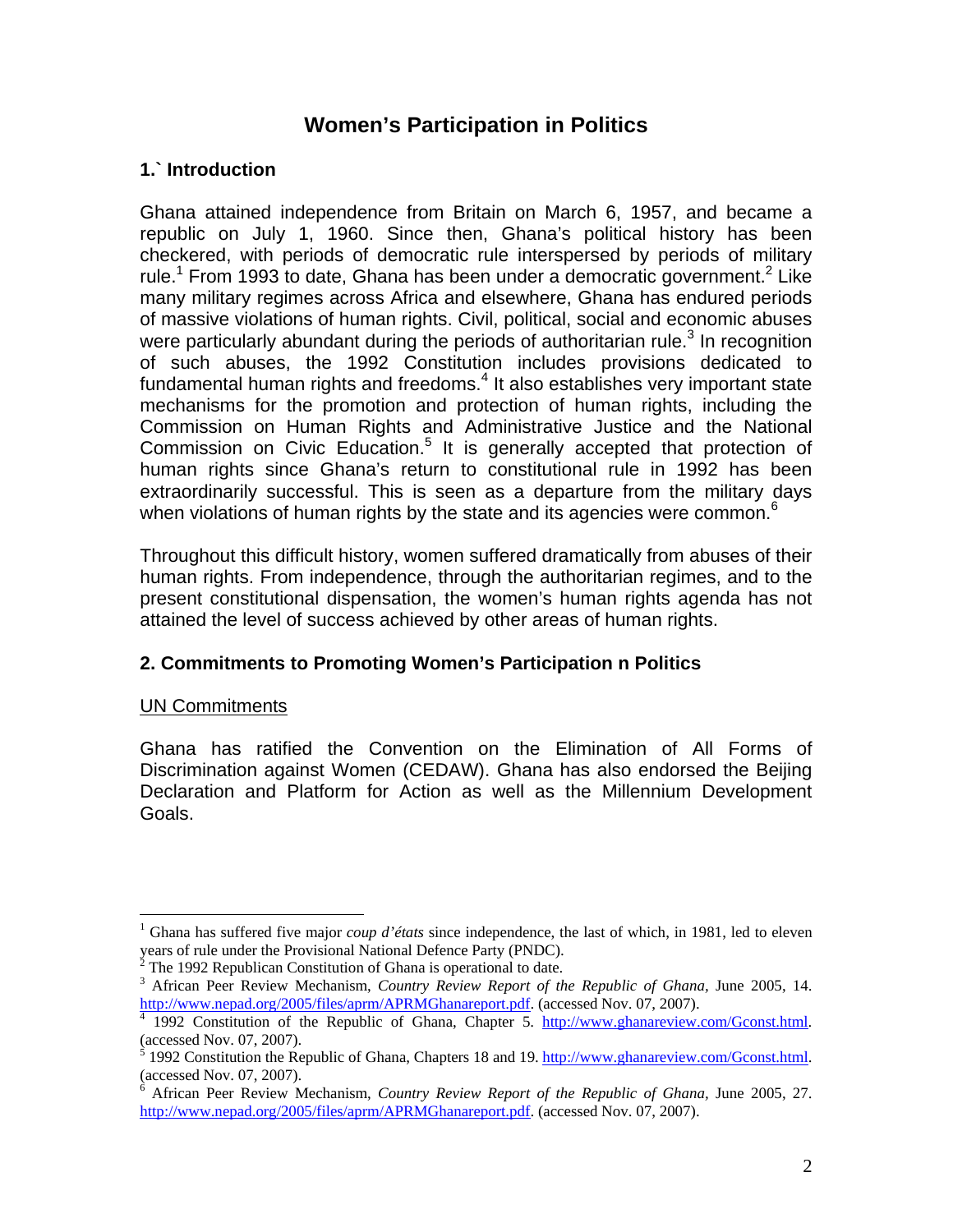#### African Union Commitments

At the African Union level, Ghana has adopted the Solemn Declaration on Gender Equality 2003; and also the African Charter Protocol on Women's Rights (2003). [www.genderismyagenda.org]

#### National Level Commitments

The 1992 Constitution of Ghana (Article 17) prohibits discrimination on the basis of gender. An Affirmative Action Policy of 1998 provides for a 40% quota of women's representation on all government and public boards, commissions, councils, committees and official bodies, including Cabinet and the Council of State.

#### **3. Gaps in meeting Commitments**

In 2005, a report submitted by NGOs at the Beijing +10 Review pointed that despite progress made in some of the 12 critical areas such on the girl-child, there was still widespread violence against women, majority of poor people are women and there are few women in decision-making positions. [Beijing Betrayed, Women Worldwide Report that Governments have failed to turn the Platform into Action, 1995, p. 48. published by Women's Environment and Development Organization (WEDO) URL www.wedo.org ]

In 2006, at the review of Ghana's  $3<sup>rd</sup>$ ,  $4<sup>th</sup>$  and  $5<sup>th</sup>$  Periodic Report to CEDAW, the Government of Ghana acknowledged that it had not done enough to increase women's participation in politics. The fact was endorsed in the NGO Shadow Report coordinated by WiLDAF Ghana. In the Concluding Comments, CEDAW recommended that the affirmative action policy should be implemented in a way that addresses the apparent gender gap in political participation and decision making. [Concluding Comments of CEDAW][See also www.IWRAW-ap.org ]

In 2006, a survey carried out by WiLDAF on the implementation of the Solemn Declaration in 11 West African countries, pointed that despite efforts made by the Government of Ghana to promote women's rights, low representation of women in political life and decision making was still a concern. [Implementation of the Solemn Declaration on Gender Equality – Shadow Report of West African Civil Society Organizations, 2007 p. 2]

# **4. Situation on the Ground**

Although there is no law in Ghana that prevents women from participating in politics or in areas of Ghana's economic or social life, women are generally under-represented in politics and in public life. There seems to be no long-term strategic framework put in place to address this failure. This failure has been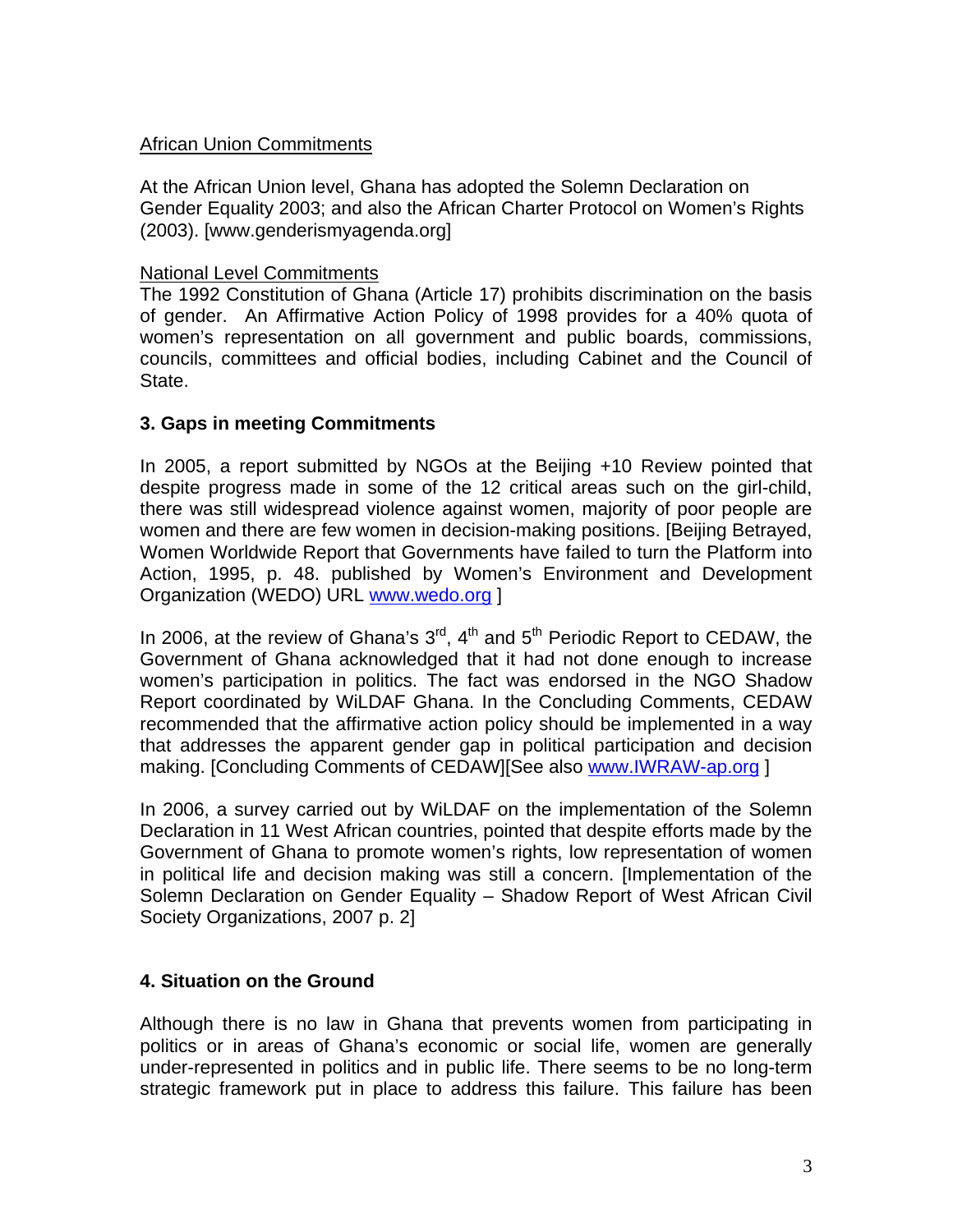attributed to a lack of political will and a deficient commitment to gender equality among political parties.<sup>7</sup> The excuse has been the lack of a pool of eminent women. A databank has accordingly been established. It remains inchoate, however, owing to weak capacity and ineffective coordination of data collection, collation and analysis by the Women's Ministry.

### i. Women in Parliament

 $\overline{a}$ 

| • First Republic (1960)                           | 10        |
|---------------------------------------------------|-----------|
| • Second Republic (1969)                          | 2         |
| • Third Republic (1979)                           | 5         |
| • First Parliament of the Fourth Republic (1992)  | 16        |
| Second Parliament of the Fourth Republic (1996)   | 19        |
| • Third Parliament of the Fourth Republic (2000)  | 19 women, |
| 181 men                                           |           |
| • Fourth Parliament of the Fourth Republic (2004) | 25 women, |
| 205 men                                           |           |

Activists reacted to the disturbing politics of the 2004 elections by bringing out a nonpartisan document, 'The Women's Manifesto for Ghana.' It outlines broad issues of national concern to women that need to be addressed by government and other relevant agencies within set time frames. $8$  Seeking to address these challenges in the 2004 parliamentary elections, activists relied on government's affirmative action policy of 40% representation of women in decision-making structures. This seeming trump card did not help.

# **ii. Women in the Decentralized Government Structures**

The introduction in 1988 of district assemblies as part of a strategy to decentralize governance also provided an opportunity for women to become more involved in politics. Two entry points into the district assemblies were available: as part of the 70% elected members into the assemblies or as part of the 30% appointed by government. Government policy on the latter was to ensure that at least half of the government appointees would be women. Since this was a non-partisan system, any woman ready to serve the district could contest. As the figures below show, the Affirmative Action Policy has not worked.

| Year | <b>Total of</b><br><b>Members</b> | $\circ$ of $\prime$<br>Total<br>Men | Total<br>Women | of   Percentage<br>of men | Percentage<br>Women |
|------|-----------------------------------|-------------------------------------|----------------|---------------------------|---------------------|
| 1998 | 4,820                             | 4,624                               | 196            | 95%                       | 5%                  |

7 African Peer Review Mechanism, *Country Review Report of the Republic of Ghana,* June 2005, 24. http://www.nepad.org/2005/files/aprm/APRMGhanareport.pdf. (accessed Nov. 07, 2007).

The Women's Manifesto is an initiative of ABANTU for Development, an NGO, accessible at http://library.fes.de/pdf-files/bueros/ghana/02983.pdf.